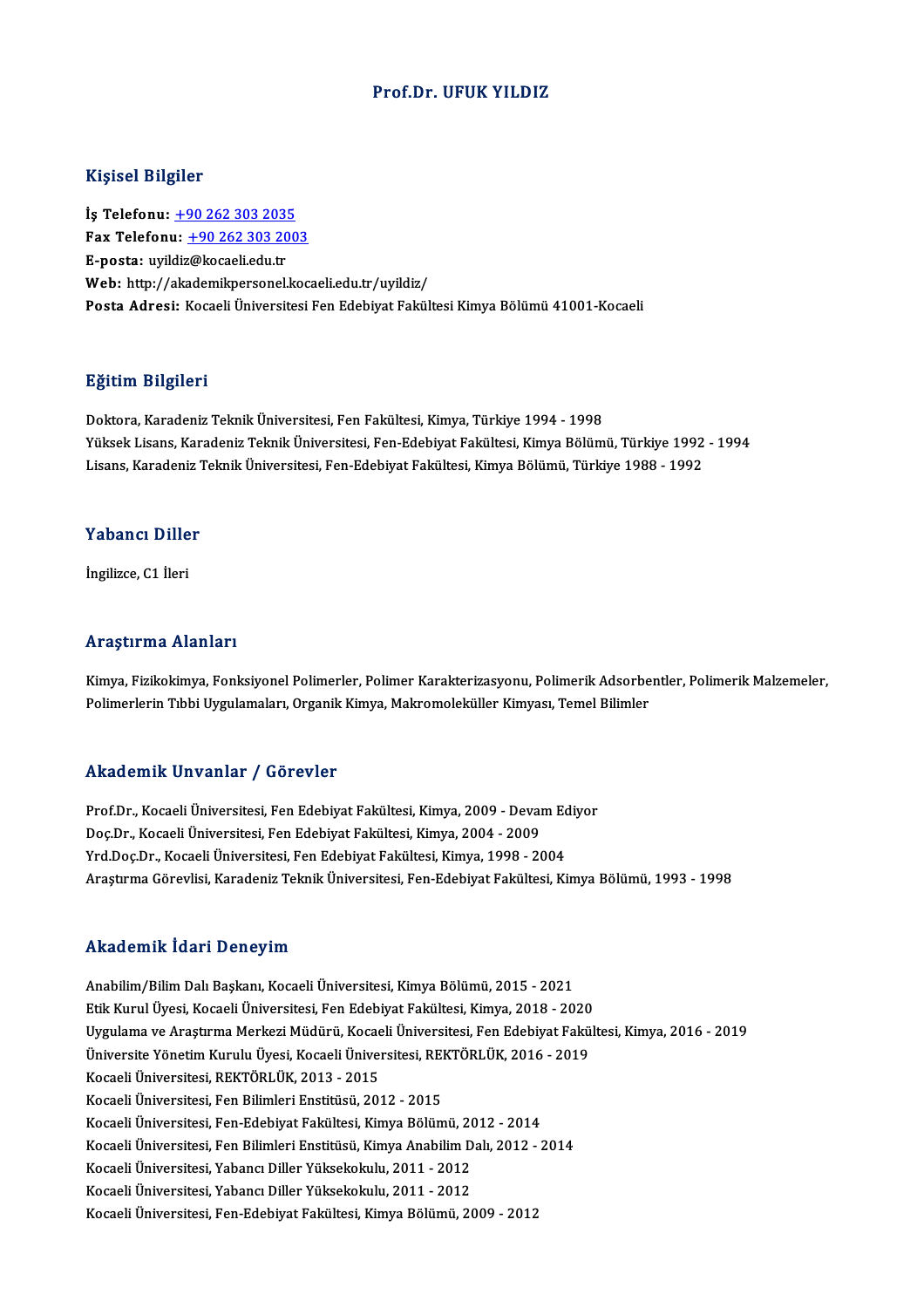#### Yönetilen Tezler

Yönetilen Tezler<br>Yıldız U., Diosgenin türevi bileşiklerin ve polimerlerinin sentezi, karakterizasyonu ve antikanser çalışmalarında kullanımı,<br>Dektera S.İLKAR(Öğrensi), 2019 1 oncenen 1 oncen<br>Yıldız U., Diosgenin türevi bileşikle<br>Doktora, S.İLKAR(Öğrenci), 2019<br>Yıldız U. Silikan esaslı malmeinime Yıldız U., Diosgenin türevi bileşiklerin ve polimerlerinin sentezi, karakterizasyonu ve antikanser çalışmalarında ku<br>Doktora, S.İLKAR(Öğrenci), 2019<br>Yıldız U., Silikon esaslı makroinimer varlığında yeni organojellerin sent

Doktora, S.İLKAR(Öğrenci), 2019<br>Yıldız U., Silikon esaslı makroinimer varlığında yeni organ<br>kullanımı , Yüksek Lisans, N.MAMMADLİ(Öğrenci), 2019<br>YU DIZ U. Surface functionalized nanoswıstalline sellules Yıldız U., Silikon esaslı makroinimer varlığında yeni organojellerin sentezi, karakterizasyonu ve absorbent olarak<br>kullanımı , Yüksek Lisans, N.MAMMADLİ(Öğrenci), 2019<br>YILDIZ U., Surface functionalized nanocrystalline cell

kullanımı , Yüksek Lisans, N.MAMMADLİ(Öğrenci), 2019<br>YILDIZ U., Surface functionalized nanocrystalline cellulose based materials: Synthesis, development and evaluation for<br>biomedical and water treatment applications, Dokto YILDIZ U., Surface functionalized nanocrystalline cellulose based materials: Synthesis, development and evalua<br>biomedical and water treatment applications, Doktora, F.Asabuwa(Öğrenci), 2018<br>YILDIZ U., Biyomedikal ve çevre

biomedical and water treatment applications, Doktora<br>YILDIZ U., Biyomedikal ve çevre uygulamalarına yönel<br>karakterizasyonu, Doktora, A.ERDEM(Öğrenci), 2017<br>YU DIZ U. Malmainimar varlığında yani bidnaialların 2 YILDIZ U., Biyomedikal ve çevre uygulamalarına yönelik polimerik jeller ile antikorozif kaplamaların sentezi ve<br>karakterizasyonu, Doktora, A.ERDEM(Öğrenci), 2017<br>YILDIZ U., Makroinimer varlığında yeni hidrojellerin sentezl

karakterizasyonu, Doktora, A.ERDEM(Öğrenci), 2017<br>YILDIZ U., Makroinimer varlığında yeni hidrojellerin sentezlenmesi, karakterizasyonu ve atık sulardan ağır metal<br>iyonlarının uzaklaştırılıp geri kazanımlarında kullanılması

YILDIZ U., Metil metakrilat'ın allil alkol 1,2 bütoksilat-b-etoksilat varlığında Ce(IV)/HNO3 ile redoks polimerizasyonu, Yüksek Lisans, Ç.YAĞCI(Öğrenci), 2003

#### SCI, SSCI ve AHCI İndekslerine Giren Dergilerde Yayınlanan Makaleler

I. <p>Synthesis of diosgenin derivatives by A and B ringmodifications and low-valent titanium(Ti-0) cour voltion inaction means on on beigher as ray intended realistics.<br>
<p>Synthesis of diosgenin derivatives by A and B ring modifications and low-valent titaniur<br>catalysed McMurry coupling reactions and designing to creat *<p>Synthesis of diosger<br>catalysed McMurry coup<br>İLKAR ERDAĞI S., YILDIZ U.<br>JOUPMAL OF MOLECULAR S* catalysed McMurry coupling reactions and designing to create novel biologie<br>ILKAR ERDAĞI S., YILDIZ U.<br>JOURNAL OF MOLECULAR STRUCTURE, cilt.1256, 2022 (SCI İndekslerine Giren Dergi)<br>Preparation of bydranbabis masyainimar b

JOURNAL OF MOLECULAR STRUCTURE, cilt.1256, 2022 (SCI İndekslerine Giren Dergi)

ILKAR ERDAĞI S., YILDIZ U.<br>JOURNAL OF MOLECULAR STRUCTURE, cilt.1256, 2022 (SCI İndekslerine Giren Dergi)<br>II. Preparation of hydrophobic macroinimer-based novel hybrid sorbents for efficient removal of<br>organic liquids from Preparation of hydrophobic<br>organic liquids from wastew<br>Erdem A., Mammadli N., Yıldız U.<br>ENWIDONMENTAL SCIENCE AND ENVIRONMENTAL SCIENCE AND POLLUTION RESEARCH, cilt.28, sa.17, ss.22064-22076, 2021 (SCI İndekslerine<br>Giren Dergi) Erdem A., Ma<br>ENVIRONME<br>Giren Dergi)<br>Coninin ano ENVIRONMENTAL SCIENCE AND POLLUTION RESEARCH, cilt.28, sa.17, ss.22064-22076, 2021 (SCI İndekslerine<br>Giren Dergi)<br>III. Genipin crosslinked gelatin-diosgenin-nanocellulose hydrogels for potential wound dressing and<br>hooling

Giren Dergi)<br>Genipin crosslinked<br>healing applications<br>it gap EPDAČLS, News Genipin crosslinked gelatin-diosgenin-nan<br>healing applications<br>İLKAR ERDAĞI S., Ngwabebhoh F.A. , YILDIZ U.<br>INTERNATIONAL JOURNAL OF PIOLOCICAL MA

healing applications<br>İLKAR ERDAĞI S., Ngwabebhoh F. A. , YILDIZ U.<br>INTERNATIONAL JOURNAL OF BIOLOGICAL MACROMOLECULES, cilt.149, ss.651-663, 2020 (SCI İndekslerine Giren İLKAR<br>INTERI<br>Dergi)<br><sup>Dickor</sup> INTERNATIONAL JOURNAL OF BIOLOGICAL MACROMOLECULES, cilt.149, ss.651-663, 2020 (SCI İndekslerin<br>Dergi)<br>IV. Pickering stabilized nanocellulose-alginate: A diosgenin-mediated delivery of quinalizarin as a<br>natant cute inhibit

- Dergi)<br>Pickering stabilized nanocellulose-alginate: A diosgenin-med<br>potent cyto-inhibitor in human lung/breast cancer cell lines<br><sup>iller Frdağı S. Nguabobbob E.A. Yıldır U</sup> Pickering stabilized nanocellulose-alg<br>potent cyto-inhibitor in human lung/t<br>İlkar Erdağı S., Ngwabebhoh F.A., Yıldız U.<br>MATERIALS SCIENCE & ENCINEERING G.M MATERIALS SCIENCE & ENGINEERING C-MATERIALS FOR BIOLOGICAL APPLICATIONS, cilt.109, 2020 (SCI<br>İndekslerine Giren Dergi) İlkar Erdağı S., Ngwabebhoh F. A., Yıldız U. MATERIALS SCIENCE & ENGINEERING C-MATERIALS FOR BIOLOGICAL APPLICATIONS, cilt.109, 2020 (SCI<br>Indekslerine Giren Dergi)<br>V. Bioinspired modified nanocellulose adsorbent for enhanced boron recovery from aqueous media:<br>Ontimiz
- Indekslerine Giren Dergi)<br>Bioinspired modified nanocellulose adsorbent for enhanced l<br>Optimization, kinetics, thermodynamics and reusability study<br>Ngwebebbeb E.A., Mammadli N., Yıldız H Optimization, kinetics, thermodynamics and reusability study<br>Ngwabebhoh F.A., Mammadli N., Yıldız U.

JOURNALOF ENVIRONMENTAL CHEMICAL ENGINEERING, cilt.7, sa.5,2019 (SCI İndekslerineGirenDergi)

VI. Nature-derived fibrous nanomaterial toward biomedicine and environmental remediation: Today's **JOURNAL OF ENVIRONMENTA<br>Nature-derived fibrous nar<br>state and future prospects<br>Ngunbobbob E.A., VII DIZ II** Nature-derived fibrous na<br>state and future prospects<br>Ngwabebhoh F.A., YILDIZ U.<br>JOUPNAL OF APPLIED POLYN

Ngwabebhoh F. A. , YILDIZ U.<br>JOURNAL OF APPLIED POLYMER SCIENCE, cilt.136, sa.35, 2019 (SCI İndekslerine Giren Dergi)

Ngwabebhoh F. A. , YILDIZ U.<br>JOURNAL OF APPLIED POLYMER SCIENCE, cilt.136, sa.35, 2<br>VII. Composite latex production with high solid content<br>Delibes A. YILDIZ II. Tayer K. **JOURNAL OF APPLIED POLYM<br>Composite latex productio<br>Delibas A., YILDIZ U., Tauer K.<br>JOUPNAL OF APPLIED POLYM** Delibas A., YILDIZ U., Tauer K.<br>JOURNAL OF APPLIED POLYMER SCIENCE, cilt.136, sa.18, 2019 (SCI İndekslerine Giren Dergi)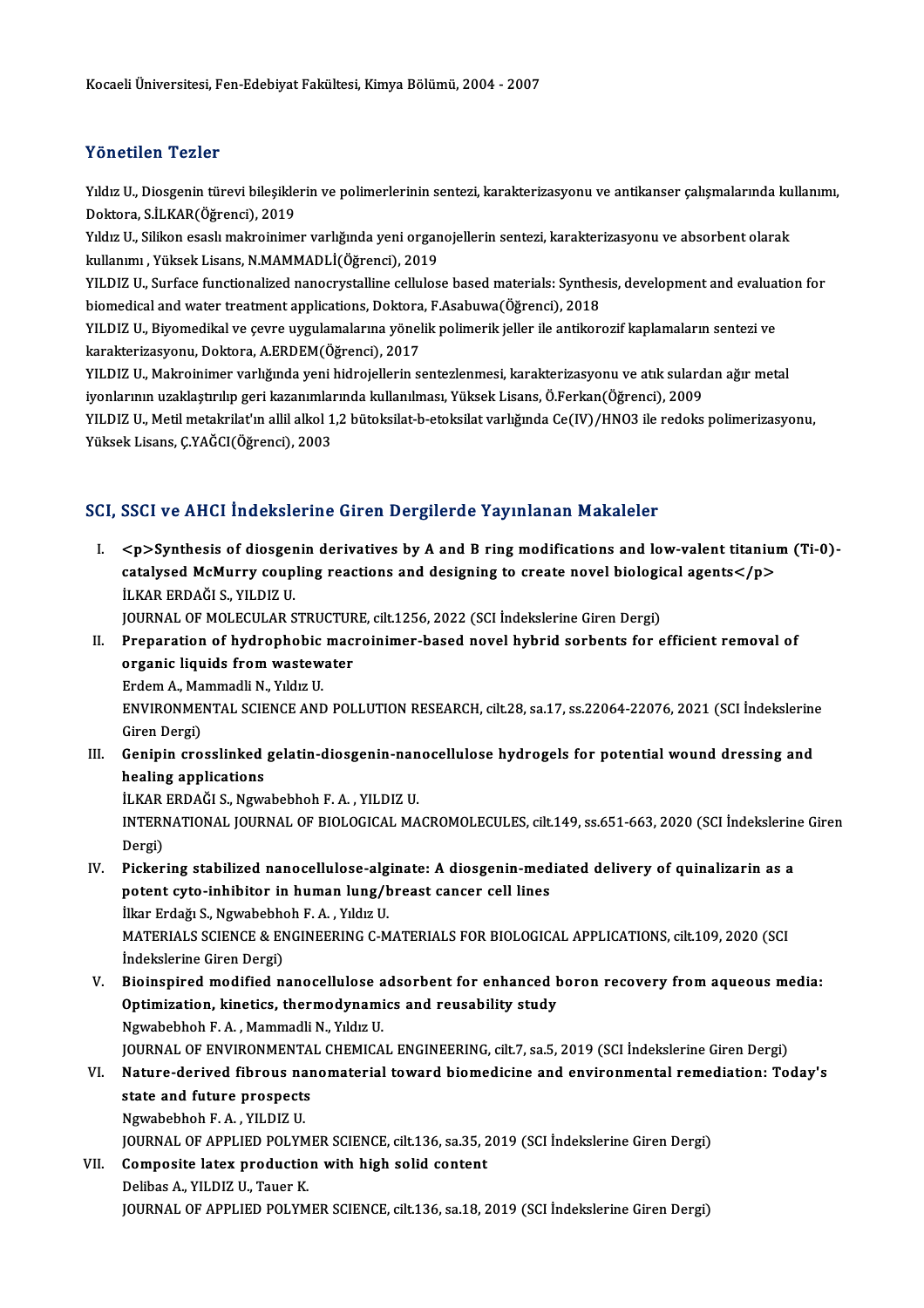VIII. Diosgenin-conjugated PCL-MPEG polymeric nanoparticles for the co-delivery of anticancer drugs:<br>degian entimization in vitre drug relegse and evaluation of anticancer activity Diosgenin-conjugated PCL-MPEG polymeric nanoparticles for the co-delivery of<br>design, optimization, in vitro drug release and evaluation of anticancer activity<br>Frdesi S. Vildiz II Diosgenin-conju<br>design, optimiza<br>Erdagi S., Yildiz U.<br>NEW JOUPNAL OF design, optimization, in vitro drug release and evaluation of anticancer activity<br>Erdagi S., Yildiz U.<br>NEW JOURNAL OF CHEMISTRY, cilt.43, sa.17, ss.6622-6635, 2019 (SCI İndekslerine Giren Dergi)<br>Bunasatashal Basayany fram

Erdagi S., Yildiz U.<br>IX. Pyrocatechol Recovery from Aqueous Phase by Nanocellulose-Based Platelet-Shaped Gels: Response<br>Surface Methodology and Artificial Noural Natyork Design Study NEW JOURNAL OF CHEMISTRY, cilt.43, sa.17, ss.6622-6635, 2019 (SCI İnden)<br>Pyrocatechol Recovery from Aqueous Phase by Nanocellulose-Ba:<br>Surface Methodology and Artificial Neural Network Design Study<br>Newphabbab E.A., YU DIZ Pyrocatechol Recovery fro<br>Surface Methodology and<br>Ngwabebhoh F.A., YILDIZ U.<br>Journal of Environmental Eng Surface Methodology and Artificial Neural Network Design Study<br>Ngwabebhoh F. A. , YILDIZ U.<br>Journal of Environmental Engineering (United States), cilt.145, sa.2, 2019 (SCI İndekslerine Giren Dergi)<br>Pickering emulsions stab

Ngwabebhoh F. A. , YILDIZ U.<br>Journal of Environmental Engineering (United States), cilt.145, sa.2, 2019 (SCI İndekslerine Giren Dergi)<br>X. Pickering emulsions stabilized nanocellulosic-based nanoparticles for coumarin and c Journal of Environmental Engineering (United States), cilt.145, sa.2, 2019 (SCI İndeksle<br>Pickering emulsions stabilized nanocellulosic-based nanoparticles for couma<br>nanoencapsulations: In vitro release, anticancer and anti

Pickering emulsions stabilized na<br>nanoencapsulations: In vitro rele<br>Ngwabebhoh F.A., Erdagi S., Yıldız U.<br>CARROUVDRATE ROLYMERS cilt 201 nanoencapsulations: In vitro release, anticancer and antimicrobial activities<br>Ngwabebhoh F. A. , Erdagi S., Yıldız U.<br>CARBOHYDRATE POLYMERS, cilt.201, ss.317-328, 2018 (SCI İndekslerine Giren Dergi)

XI. A novel reagent-assistedmechanochemicalmethod for nickel recovery fromlateritic ore Cetintas S., Yıldız U., Bingöl D. A novel reagent-assisted mechanochemical method for nickel recovery from lateritie<br>Cetintas S., Yildiz U., Bingöl D.<br>JOURNAL OF CLEANER PRODUCTION, cilt.199, ss.616-632, 2018 (SCI İndekslerine Giren Dergi)<br>A design antimiz

- XII. A design optimization study on synthesized nanocrystalline cellulose, evaluation and surface JOURNAL OF CLEANER PRODUCTION, cilt.199, ss.616-632, 2018 (SCI indekslerine Giren De<br>A design optimization study on synthesized nanocrystalline cellulose, evaluation<br>modification as a potential biomaterial for prospective modification as a potential biomaterial for prospective biomedical applications<br>Ngwabebhoh F.A., Erdem A., Yıldız U. modification as a potential biomaterial for prospective biomedical applications<br>Ngwabebhoh F. A. , Erdem A., Yıldız U.<br>INTERNATIONAL JOURNAL OF BIOLOGICAL MACROMOLECULES, cilt.114, ss.536-546, 2018 (SCI İndekslerine Giren<br> Ngwab<br>INTERI<br>Dergi)<br>A rear INTERNATIONAL JOURNAL OF BIOLOGICAL MACROMOLECULES, cilt.114, ss.536-546, 2018 (SCI Indekslerine Gir<br>Dergi)<br>XIII. A response surface modelling study for sorption of Cu2+, Ni2+, Zn2+ and Cd2+ using chemically<br>modified nely(
- Dergi)<br>XIII. A response surface modelling study for sorption of Cu2+, Ni2+, Zn2+ and Cd2+ using chemically<br>modified poly(vinylpyrrolidone) and poly(vinylpyrrolidone-co-methylacrylate) hydrogels KEMIKO.F. ,NGWABEBHOHF.A. ,YILDIZU. modified poly(vinylpyrrolidone) and poly(vinylpyrrolidone-co-methylacrylate) hydr<br>KEMIK O. F. , NGWABEBHOH F. A. , YILDIZ U.<br>ADSORPTION SCIENCE & TECHNOLOGY, cilt.35, ss.263-283, 2017 (SCI İndekslerine Giren Dergi)<br>Synthes KEMIK O. F. , NGWABEBHOH F. A. , YILDIZ U.<br>ADSORPTION SCIENCE & TECHNOLOGY, cilt.35, ss.263-283, 2017 (SCI İndekslerine Giren Dergi)<br>XIV. Synthesis, characterization and swelling investigations of novel polyetheramine-base

- ADSORPTION SCIENCE & TECHNOLOG<br>Synthesis, characterization and sv<br>Erdem A., Ngwabebhoh F.A., Yıldız U.<br>POLYMER BULLETIN, cilt 74, cc 972, 90 Synthesis, characterization and swelling investigations of novel poly<br>Erdem A., Ngwabebhoh F. A. , Yıldız U.<br>POLYMER BULLETIN, cilt.74, ss.873-893, 2017 (SCI İndekslerine Giren Dergi)<br>Navel magnenonaus exuagels with enhanc Erdem A., Ngwabebhoh F. A. , Yıldız U.<br>POLYMER BULLETIN, cilt.74, ss.873-893, 2017 (SCI İndekslerine Giren Dergi)<br>XV. Novel macroporous cryogels with enhanced adsorption capability for the removal of Cu(II) ions
- POLYMER BULLETIN, cilt.74, ss.873-893, 2017 (SCI İndekslerine Giren<br>Novel macroporous cryogels with enhanced adsorption capabi<br>from aqueous phase: Modelling, kinetics and recovery studies<br>Frdem A. Novebabbab E.A. Viduall Novel macroporous cryogels with<br>from aqueous phase: Modelling, k<br>Erdem A., Ngwabebhoh F.A., Yıldız U.<br>JOUPNAL OF ENVIRONMENTAL CHEM JOURNAL OF ENVIRONMENTAL CHEMICAL ENGINEERING, cilt.5, sa.1, ss.1269-1280, 2017 (SCI İndekslerine Giren<br>Dergi) Erdem A., Ngwabebhoh F. A., Yıldız U. JOURNAL OF ENVIRONMENTAL CHEMICAL ENGINEERING, cilt.5, sa.1, ss.1269-1280, 2017 (SCI Indekslerine (<br>Dergi)<br>XVI. Fabrication and characterization of novel macroporous jeffamine/diamino hexane cryogels for<br>anhanged Cu(II) ma
- Dergi)<br>Fabrication and characterization of novel macroporous jeffamine/diamino hexane cryogels<br>enhanced Cu(II) metal uptake: Optimization, isotherms, kinetics and thermodynamic studies<br>Endem A. Navabebbeb E.A. Cetutes S. B Fabrication and characterization of novel macropor<br>enhanced Cu(II) metal uptake: Optimization, isother<br>Erdem A., Ngwabebhoh F.A., Cetıntas S., Bingöl D., Yıldız U.<br>CHEMICAL ENCINEERING RESEARCH & DESICN silt 117, se enhanced Cu(II) metal uptake: Optimization, isotherms, kinetics and thermodynamic studies<br>Erdem A., Ngwabebhoh F. A. , Cetintas S., Bingöl D., Yıldız U.<br>CHEMICAL ENGINEERING RESEARCH & DESIGN, cilt.117, ss.122-138, 2017 (S
- XVII. Synergistic removal of Cu(II) and nitrazine yellow dye using an eco-friendly chitosan-CHEMICAL ENGINEERING RESEARCH & DESIGN, cilt.117, ss.122-138, 2017 (SCI Indel<br>Synergistic removal of Cu(II) and nitrazine yellow dye using an eco-friend!<br>montmorillonite hydrogel: Optimization by response surface methodolo Synergistic removal of Cu(II) and<br>montmorillonite hydrogel: Optimi<br>Ngwabebhoh F.A., Erdem A., Yıldız U.<br>JOUPNAL OF APPLIED POLYMER SCIE montmorillonite hydrogel: Optimization by response surface methodology<br>Ngwabebhoh F. A. , Erdem A., Yıldız U.<br>JOURNAL OF APPLIED POLYMER SCIENCE, cilt.133, 2016 (SCI İndekslerine Giren Dergi)<br>Eunstianalized Hubrid Costings

- Ngwabebhoh F. A., Erdem A., Yıldız U.<br>JOURNAL OF APPLIED POLYMER SCIENCE, cilt.133, 2016 (SCI İndekslerine Giren De:<br>XVIII. Functionalized Hybrid Coatings on ABS Surfaces by PLD and Dip Coatings JOURNAL OF APPLIED POLYMER SCIENCE, cilt.133, 2016 (SCI İndeksle<br>Functionalized Hybrid Coatings on ABS Surfaces by PLD and l<br>Kaçar E., Erdem A., Sanlı M. M. , Kayan A., Candan L., Yıldız U., Demir A.<br>JOUPMAL OE INOPCANIC A JOURNAL OF INORGANIC AND ORGANOMETALLIC POLYMERS AND MATERIALS, cilt.26, ss.895-906, 2016 (SCI<br>İndekslerine Giren Dergi) Kaçar E., Erdem A., Sanlı M. M., Kayan A., Candan L., Yıldız U., Demir A. JOURNAL OF INORGANIC AND ORGANOMETALLIC POLYMERS AND MATERIALS, cilt.26, ss.895-906, 2016 (SCI<br>Indekslerine Giren Dergi)<br>XIX. A new Schiff base: Synthesis, characterization and optimization of metal ions-binding properties
- İndekslerine Giren Dergi)<br>A new Schiff base: Synthesis, characterization ;<br>Bilgin A., Cetıntas S., Cerrahoglu E., Yıldız U., Bingöl D.<br>SERARATION SCIENCE AND TECHNOLOCY, silt 51, ss.; A new Schiff base: Synthesis, characterization and optimization of metal ions-binding pro<br>Bilgin A., Cetntas S., Cerrahoglu E., Yıldız U., Bingöl D.<br>SEPARATION SCIENCE AND TECHNOLOGY, cilt.51, ss.2138-2144, 2016 (SCI İndek Bilgin A., Cetintas S., Cerrahoglu E., Yildiz U., Bingöl D.<br>SEPARATION SCIENCE AND TECHNOLOGY, cilt.51, ss.2138-2144, 2016 (SCI İndekslerine Giren Dergi)<br>XX. Fabrication and characterization of soft macroporous Jeffamine c

SEPARATION SCIENC<br>Fabrication and charastissue applications<br>Frdem A. Nauphebbe Fabrication and characterization<br>tissue applications<br>Erdem A., Ngwabebhoh F. A. , Yıldız U.<br>PSC Advances sit 6 se 111972 11199

tissue applications<br>Erdem A., Ngwabebhoh F. A. , Yıldız U.<br>RSC Advances, cilt.6, ss.111872-111881, 2016 (SCI İndekslerine Giren Dergi)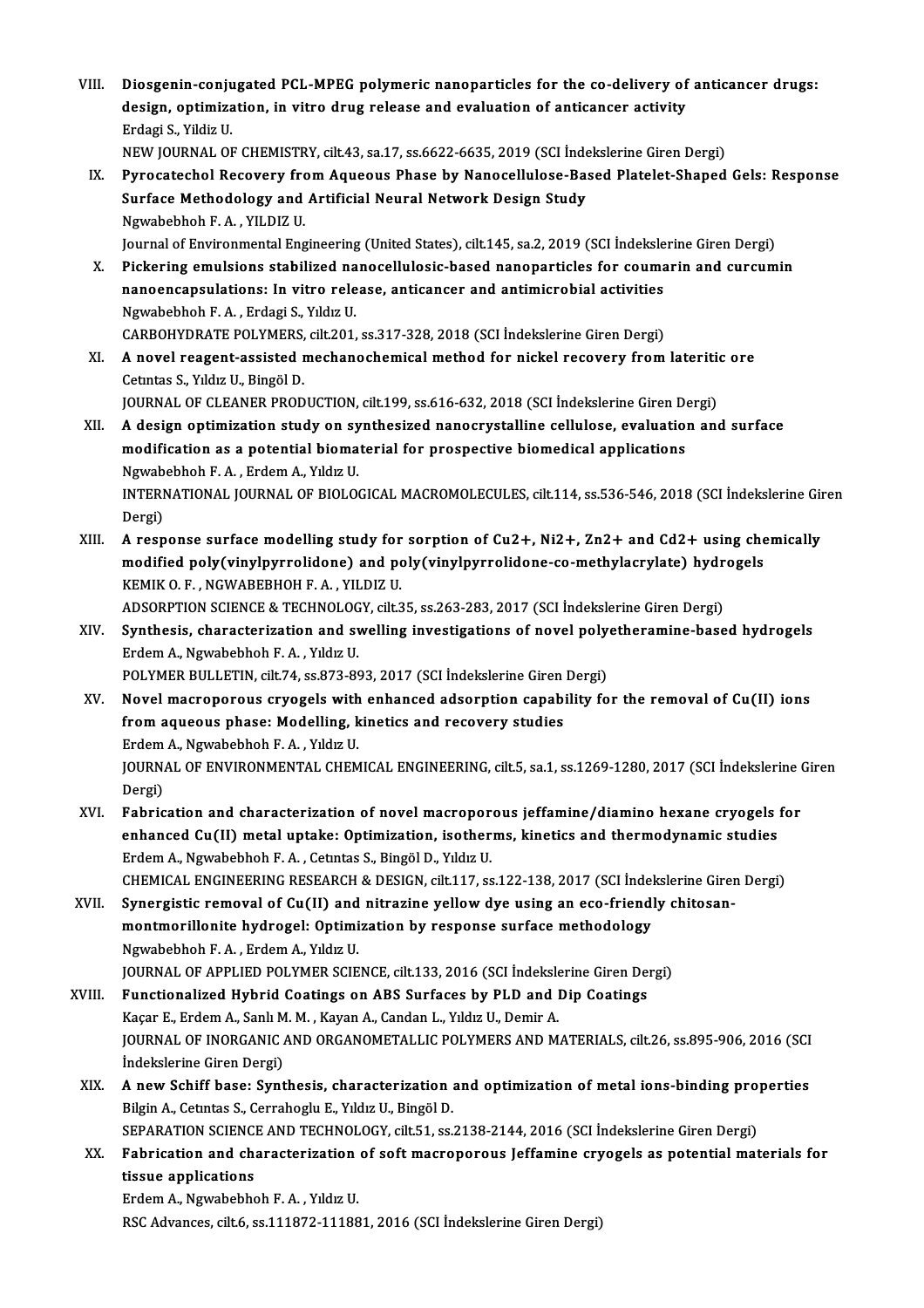| XXI.    | Preparation of Al, Ti, Zr-perfluoroheptanoate compounds and their use in ring opening                                                                                                           |
|---------|-------------------------------------------------------------------------------------------------------------------------------------------------------------------------------------------------|
|         | polymerization                                                                                                                                                                                  |
|         | YALCIN G., YILDIZ U., KAYAN A.                                                                                                                                                                  |
|         | APPLIED CATALYSIS A-GENERAL, cilt.423, ss.205-210, 2012 (SCI Indekslerine Giren Dergi)                                                                                                          |
| XXII.   | Tailoring polymer architectures with macromonomer azoinitiators                                                                                                                                 |
|         | YILDIZ U., Hazer B., TAUER K.                                                                                                                                                                   |
|         | POLYMER CHEMISTRY, cilt.3, sa.5, ss.1107-1118, 2012 (SCI İndekslerine Giren Dergi)                                                                                                              |
| XXIII.  | Reversible aggregation of responsive polymer-stabilized colloids and the pH-dependent formation of<br>porous scaffolds                                                                          |
|         | Woodward R. T., Hight C., YILDIZ U., SCHAEFFER N., VALLIANT E. M., JONES J. R., STEVENS M. M., WEAVER J. V. M.<br>SOFT MATTER, cilt.7, sa.16, ss.7560-7566, 2011 (SCI İndekslerine Giren Dergi) |
| XXIV.   | The removal of heavy metal ions from aqueous solutions by novel pH-sensitive hydrogels                                                                                                          |
|         | YILDIZ U, KEMIK O F., Hazer B.                                                                                                                                                                  |
|         | JOURNAL OF HAZARDOUS MATERIALS, cilt.183, ss.521-532, 2010 (SCI İndekslerine Giren Dergi)                                                                                                       |
| XXV.    | Synthesis and characterization of new metal-free and metallophthalocyanines fused alpha-                                                                                                        |
|         | methylferrocenylmethoxy units                                                                                                                                                                   |
|         | BİLGİN A., YAĞCI Ç., MENDI A., YILDIZ U.                                                                                                                                                        |
|         | JOURNAL OF INCLUSION PHENOMENA AND MACROCYCLIC CHEMISTRY, cilt.67, ss.377-383, 2010 (SCI Indekslerine                                                                                           |
|         | Giren Dergi)                                                                                                                                                                                    |
| XXVI.   | Kinetics and colloidal parameters of miniemulsion polymerization of butyl acrylate                                                                                                              |
|         | YILDIZ U., CAPEK I., SAROV Y., COROBEA M. C., POLOVKOVA J.                                                                                                                                      |
|         | POLYMER INTERNATIONAL, cilt.58, sa.12, ss.1411-1421, 2009 (SCI Indekslerine Giren Dergi)                                                                                                        |
| XXVII.  | Synthesis, characterization, aggregation and thermal properties of a novel polymeric metal-free                                                                                                 |
|         | phthalocyanine and its metal complexes                                                                                                                                                          |
|         | BİLGİN A., YAĞCI Ç., YILDIZ U., ÖZKAZANÇ E., TARCAN E.                                                                                                                                          |
|         | POLYHEDRON, cilt.28, sa.11, ss.2268-2276, 2009 (SCI İndekslerine Giren Dergi)                                                                                                                   |
| XXVIII. | Synthesis and characterization of new monomeric and polymeric phthalocyanines                                                                                                                   |
|         | BİLGİN A., YAĞCI Ç., MENDI A., YILDIZ U.                                                                                                                                                        |
|         | JOURNAL OF APPLIED POLYMER SCIENCE, cilt.110, sa.4, ss.2115-2126, 2008 (SCI İndekslerine Giren Dergi)                                                                                           |
| XXIX.   | Miniemulsion polymerization of styrene in the presence of macromonomeric initiators                                                                                                             |
|         | YILDIZ U., Landfester K.                                                                                                                                                                        |
|         | POLYMER, cilt.49, sa.23, ss.4930-4934, 2008 (SCI Indekslerine Giren Dergi)<br>Evaluation of the (Allyl alcohol 1,2-butoxylate-blocke-toxylate)-b-PMMA copolymers composition by                 |
| XXX.    | the dielectric measurements                                                                                                                                                                     |
|         | ABACI U., GUNEY H. Y., Yildiz U.                                                                                                                                                                |
|         | JOURNAL OF MACROMOLECULAR SCIENCE PART A-PURE AND APPLIED CHEMISTRY, cilt.44, ss.1121-1126, 2007                                                                                                |
|         | (SCI İndekslerine Giren Dergi)                                                                                                                                                                  |
| XXXI.   | Inverse microemulsion copolymerization of butyl acrylate and acrylamide: kinetics, colloidal                                                                                                    |
|         | parameters and some model applications                                                                                                                                                          |
|         | Yildiz U., CAPEK I., BEREK D., SAROV Y., Rangelow I. W.                                                                                                                                         |
|         | POLYMER INTERNATIONAL, cilt.56, sa.3, ss.364-370, 2007 (SCI Indekslerine Giren Dergi)                                                                                                           |
| XXXII.  | Synthesis and characterization of new polymeric phthalocyanines substituted with diaza-18-crown-6                                                                                               |
|         | macrocycles through ethyleneoxy bridges                                                                                                                                                         |
|         | Bilgin A., Yagci C., MENDI A., Yildiz U.                                                                                                                                                        |
|         | POLYHEDRON, cilt.26, sa.3, ss.617-625, 2007 (SCI İndekslerine Giren Dergi)                                                                                                                      |
| XXXIII. | Novel phthalocyanine polymers with very flexible pentathiatetraethylene units                                                                                                                   |
|         | Bilgin A., MENDI A., Yildiz U.                                                                                                                                                                  |
|         | POLYMER, cilt.47, sa.26, ss.8462-8473, 2006 (SCI Indekslerine Giren Dergi)                                                                                                                      |
| XXXIV.  | Novel network polymeric phthalocyanines: Synthesis and characterization                                                                                                                         |
|         | BILGIN A., YAGCI C., Yildiz U.                                                                                                                                                                  |
|         | MACROMOLECULAR CHEMISTRY AND PHYSICS, cilt.206, sa.22, ss.2257-2268, 2005 (SCI İndekslerine Giren Dergi)                                                                                        |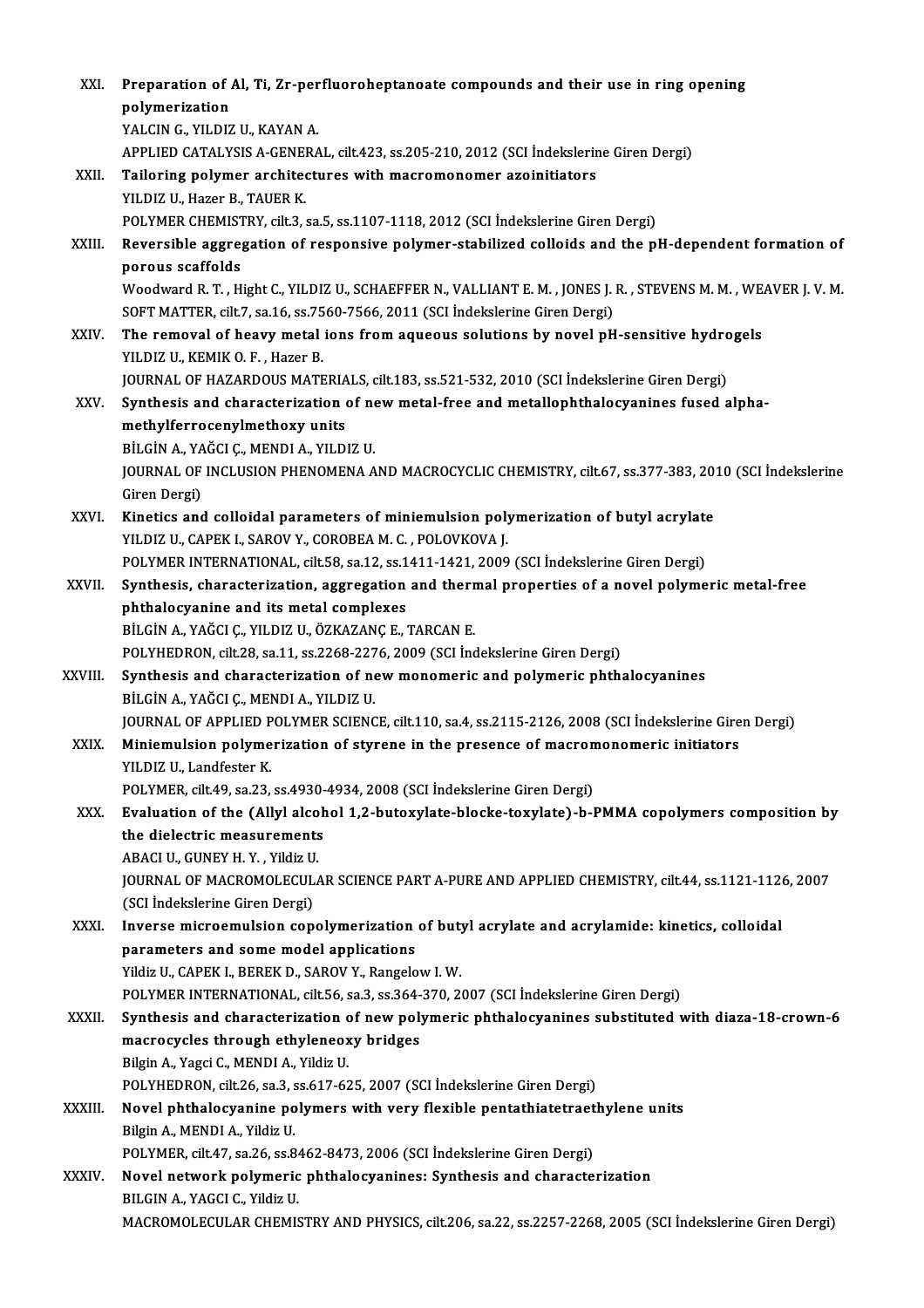| XXXV.         | On the role of hydrophilicity and hydrophobicity in aqueous heterophase polymerization                             |
|---------------|--------------------------------------------------------------------------------------------------------------------|
|               | TAUER K., ALI A., Yildiz U., SEDLAK M.                                                                             |
|               | POLYMER, cilt.46, sa.4, ss.1003-1015, 2005 (SCI Indekslerine Giren Dergi)                                          |
| XXXVI.        | Redox polymerization of methyl methacrylate with allyl alcohol 1,2-butoxylate-block-ethoxylate                     |
|               | initiated by Ce(IV)/HN03 redox system                                                                              |
|               | YAGCI C., Yildiz U.                                                                                                |
|               | EUROPEAN POLYMER JOURNAL, cilt.41, sa.1, ss.177-184, 2005 (SCI İndekslerine Giren Dergi)                           |
| <b>XXXVII</b> | Reactive poly(ethylene glycol)s in aqueous radical heterophase polymerization                                      |
|               | TAUER K., Yildiz U.                                                                                                |
|               | MACROMOLECULES, cilt.36, sa.23, ss.8638-8647, 2003 (SCI İndekslerine Giren Dergi)                                  |
| XXXVIII.      | The fabrication of very small miniemulsion latexes from N-stearoylglutamate and lauryl                             |
|               | methacrylate: Evidence for droplet budding                                                                         |
|               | Yildiz U., LANDFESTER K., ANTONIETTI M.                                                                            |
|               | MACROMOLECULAR CHEMISTRY AND PHYSICS, cilt.204, sa.16, ss.1966-1970, 2003 (SCI İndekslerine Giren Dergi)           |
| <b>XXXIX</b>  | Microemulsion polymerization of styrene in the presence of macroinimer                                             |
|               | Yildiz U., Capek I.                                                                                                |
|               | POLYMER, cilt.44, sa.8, ss.2193-2200, 2003 (SCI İndekslerine Giren Dergi)                                          |
| XL.           | Dispersion redox copolymerization of methyl methacrylate with macromonomeric azoinitiator as a<br>macrocrosslinker |
|               | Yildiz U, HAZER B                                                                                                  |
|               | POLYMER, cilt.41, sa.2, ss.539-544, 2000 (SCI Indekslerine Giren Dergi)                                            |
| XLI.          | Dispersion polymerization of styrene and methyl methacrylate initiated by macromonomeric                           |
|               | azoinitiator                                                                                                       |
|               | Yildiz U., HAZER B.                                                                                                |
|               | ANGEWANDTE MAKROMOLEKULARE CHEMIE, cilt.265, ss.16-19, 1999 (SCI İndekslerine Giren Dergi)                         |
| XLII.         | Free radical crosslinking copolymerization. Gelation behavior of macromonomeric azoinitiators                      |
|               | versus macrocrosslinkers                                                                                           |
|               | Yildiz U., HAZER B.                                                                                                |
|               | MACROMOLECULAR CHEMISTRY AND PHYSICS, cilt.199, sa.2, ss.163-168, 1998 (SCI İndekslerine Giren Dergi)              |
| XLIII.        | DISPERSION POLYMERIZATION OF STYRENE AND METHYL-METHACRYLATE INITIATED BY                                          |
|               | POLY(OXYETHYLENE) MACROMONOMERIC AZOINITIATORS                                                                     |
|               | YILDIZ U., HAZER B., CAPEK I.                                                                                      |
|               | ANGEWANDTE MAKROMOLEKULARE CHEMIE, cilt.231, ss.135-144, 1995 (SCI İndekslerine Giren Dergi)                       |
|               |                                                                                                                    |

### Hakemli Kongre / Sempozyum Bildiri Kitaplarında Yer Alan Yayınlar

- akemli Kongre / Sempozyum Bildiri Kitaplarında Yer Alan Yayınlar<br>I. A new hydrometallurgical process involving mechanochemical conversion with reagent<br>Cetintes S. Bingöl D. Vulvau SINITARISTO 7 SOMPODJ<br>A new hydrometallurgical<br>Cetintaş S., Bingöl D., Yıldız U. A new hydrometallurgical process involving mechanochemical conversion with reagent<br>Cetintaş S., Bingöl D., Yıldız U.<br>6th International Conference and Exhibition on Materials Science and Chemistry, Rome, İtalya, 17 - 18 May Cetint<br>6th Ir<br>cilt.7<br>The 1 6th International Conference and Exhibition on Materials Science and Chemistry,<br>cilt.7<br>II. The Role of High-Energy Milling Applications on Leaching Performance<br>Cetintes S. Vildual I. Bingöl D.
- cilt.7<br>The Role of High-Energy M<br>Çetintaş S., Yıldız U., Bingöl D.<br><sup>Oth Plack Soo Bosin Conferen</sup> The Role of High-Energy Milling Applications on Leaching Performance<br>Cetintas S., Yıldız U., Bingöl D.<br>8th Black Sea Basin Conference on Analytical Chemistry, İstanbul, Türkiye, 9 - 11 Mayıs 2018<br>Effect of Mechanical Activ
- Cetintaş S., Yıldız U., Bingöl D.<br>8th Black Sea Basin Conference on Analytical Chemistry, İstanbul, Türkiye, 9 11 Mayıs 2018<br>III. Effect of Mechanical Activation on Acid Leaching for Nickel Recovery from Lateritic Ore:<br>O 8th Black Sea Basin Conference on Analy<br>Effect of Mechanical Activation on Applimization of Process Conditions<br>CETINTAS S. PINGÖL D. VU DIZ U Effect of Mechanical Activation<br>Optimization of Process Condit<br>CETİNTAŞ S., BİNGÖL D., YILDIZ U.<br>International Cenference en Techn Optimization of Process Conditions<br>ÇETİNTAŞ S., BİNGÖL D., YILDIZ U.<br>International Conference on Technology, Engineering and Science, Antalya, Türkiye, 26 - 29 Ekim 2017, ss.32<br>Effect of mechanical activation on asid looph

CETINTAŞ S., BINGÖL D., YILDIZ U.<br>International Conference on Technology, Engineering and Science, Antalya, Türkiye, 26 - 29 Ekim 2017, ss.32<br>IV. Effect of mechanical activation on acid leaching for nickel recovery from la International Confere:<br>Effect of mechanica<br>process conditions<br>Cetintes S. PiNCÖL D Effect of mechanical activatie<br>process conditions<br>Cetintas S., BİNGÖL D., YILDIZ U.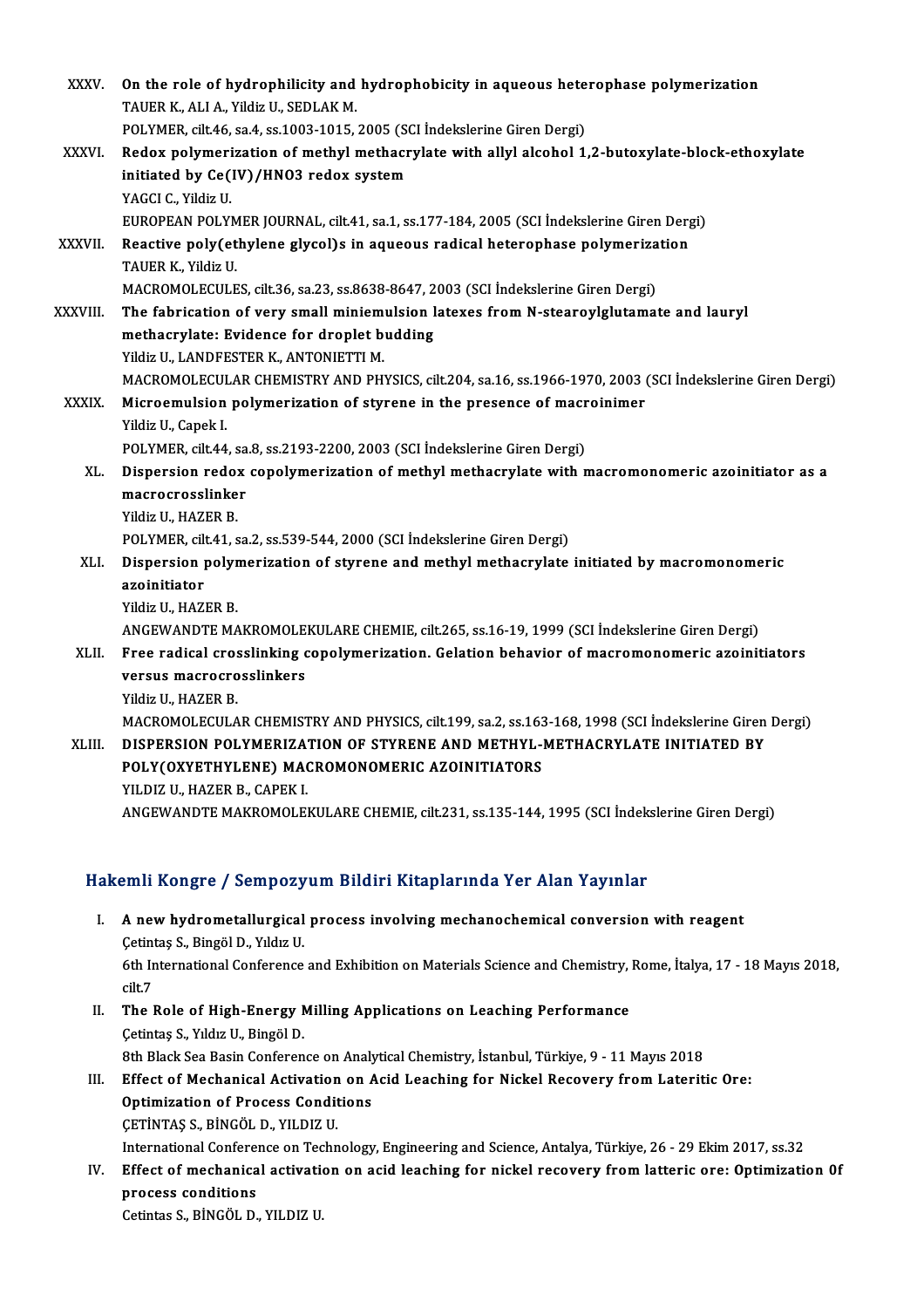Internationl conference on Technology, engineering and Science, 26 - 29 Ekim 2017<br>Novel megneneraus sruegels with ophaneed adsorbtion sanability for the i

Internationl conference on Technology, engineering and Science, 26 - 29 Ekim 2017<br>V. Novel macroporous cryogels with enhanced adsorbtion capability for the removal of Cu(II) ions<br>from agueeus phase: Modelling, kineties and Internationl conference on Technology, engineering and Science, 26 - 2<br>Novel macroporous cryogels with enhanced adsorbtion capabi<br>from aqueous phase: Modelling, kinetics and recovery studies<br>yu D17 U Novel ma<br>from aqu<br>YILDIZ U.<br>Eth Inter from aqueous phase: Modelling, kinetics and recovery studies<br>YILDIZ U.<br>. 6th International Conference on Environmental Chemistry and Engineering, Roma, İtalya, 24 - 25 Temmuz 2017<br>Treatment of harardous waste insineration

- YILDIZ U.<br>6th International Conference on Environmental Chemistry and Engineering, Roma, İtaly VI.<br>7. Treatment of hazardous waste incineration plant effluent by novel hydrogels<br>6. Kemik Ö. F. , YILDIZ U. . 6th International Con<br>Treatment of hazard<br>Kemik Ö. F. , YILDIZ U.<br>Eth International Conf
- 6th International Conference on Environmental Chemistry and Engineering, Roma, İtalya, 24 25 Temmuz 2017 Kemik Ö. F. , YILDIZ U.<br>6th International Conference on Environmental Chemistry and Engineering, Roma, İtalya, 24 - 25 Temmuz 2017<br>FRIDEM A. Asabuwa Ngumbabbab E. YU DIZ U.
- 6th International Conference on Environmenta<br>Doku İskelesi Olarak Kullanılabilecek Poly<br>ERDEM A., Asabuwa Ngwabebhoh F., YILDIZ U.<br>6. Firilizel Kimya Kongresi 15 18 Mayıs 2017 19. Doku İskelesi Olarak Kullanılabilecek Poly<br>ERDEM A., Asabuwa Ngwabebhoh F., YILDIZ U.<br>6. Fiziksel Kimya Kongresi, 15 - 18 Mayıs 2017<br>Synorgistis Bomoval of Gu(II) and Nitrogi ERDEM A., Asabuwa Ngwabebhoh F., YILDIZ U.<br>6. Fiziksel Kimya Kongresi, 15 - 18 Mayıs 2017<br>VIII. Synergistic Removal of Cu(II) and Nitrazine Yellow Dye Using an EcoFriendlyHydrogel: Optimization<br>by Response Surface Meth 6. Fiziksel Kimya Kongresi, 15 - 18 Mayıs 2017
- Synergistic Removal of Cu(II) and Nitrazi:<br>by Response Surface Methodology<br>Asabuwa Ngwabebhoh F., ERDEM A., YILDIZ U.<br>6. Firikeel Kimus Kongresi 15 18 Meure 2017 by Response Surface Methodology<br>Asabuwa Ngwabebhoh F., ERDEM A., YILDIZ U.<br>6. Fiziksel Kimya Kongresi, 15 - 18 Mayıs 2017<br>Yoni Nesil Makre Görenekli İndingenmiş B

Asabuwa Ngwabebhoh F., ERDEM A., YILDIZ U.<br>6. Fiziksel Kimya Kongresi, 15 - 18 Mayıs 2017<br>IX. Yeni Nesil Makro Gözenekli İndirgenmiş Polietheramine BazlıKriyojellerin Cu (II) İyon Adsropsiyon<br>Uyaylamaları 6. Fiziksel Kimya Kongresi, 15 - 18 Mayıs 2017<br>Yeni Nesil Makro Gözenekli İndirgenmiş P<br>Uygulamaları<br>ERDEM A., Asabuwa Ngwabebhoh F., YILDIZ U. Yeni Nesil Makro Gözenekli İndirgenmiş P<br>Uygulamaları<br>ERDEM A., Asabuwa Ngwabebhoh F., YILDIZ U.<br>6. Firilizel Kimus Kongresi 15 - 18 Meyre 2017

6. Fiziksel Kimya Kongresi, 15 - 18 Mayıs 2017

ERDEM A., Asabuwa Ngwabebhoh F., YILDIZ U.<br>6. Fiziksel Kimya Kongresi, 15 - 18 Mayıs 2017<br>X. Yeni Nesil Makro Gözenekli İndirgenmiş Polietheramine Bazlı Kriyojellerin Cu (II) İyon Adsorpsiyon<br>Uygulamaları 6. Fiziksel Kimy<br>Yeni Nesil Ma<br>Uygulamaları<br>EPDEM A. Nov Yeni Nesil Makro Gözenekli İndirger<br>Uygulamaları<br>ERDEM A., Ngwabebhoh A.F., YILDIZ U.<br>6. Firikeel Kimya Kongresi 15, 19 Mayıs Uygulamaları<br>6.Fiziksel Kimyakobhoh A. F. , YILDIZ U.<br>6. Fiziksel Kimya Kongresi, 15 - 18 Mayıs 2017

ERDEM A., Ngwabebhoh A. F. , YILDIZ U.<br>6. Fiziksel Kimya Kongresi, 15 - 18 Mayıs 2017<br>XI. Nanoformulations of Novel Boron Based Polyesters for Use in Drug Delivery Systems<br>Arican M.O. Arbijka H. K., Durukay G. Yıldız II. K 6. Fiziksel Kimya Kongresi, 15 - 18 Mayıs 2017<br>Nanoformulations of Novel Boron Based Polyesters for Us<br>Arıcan M. O. , Aybüke H. K. , Duruksu G., Yıldız U., Kayan A., Mert O.<br>4th International PAU Drug Design Congress, İsta Nanoformulations of Novel Boron Based Polyesters for Use in Drug Deliv<br>Arıcan M. O., Aybüke H. K., Duruksu G., Yıldız U., Kayan A., Mert O.<br>4th International BAU Drug Design Congress, İstanbul, Türkiye, 13 - 15 Ekim 2016<br>S

Arıcan M. O. , Aybüke H. K. , Duruksu G., Yıldız U., Kayan A., Mert O.<br>4th International BAU Drug Design Congress, İstanbul, Türkiye, 13 - 15 Ekim 2016<br>XII. Synthesis of Poly isobutyl methyl glycolide and Poly isobutyl eth 4th International BAU Dru<br>Synthesis of Poly isobu<br>Drug Delivery Systems<br>MERT O warder a awson Synthesis of Poly isobutyl methyl glycolide and<br>Drug Delivery Systems<br>MERT 0., vardar a., arıcan m. o. , YILDIZ U., KAYAN A.<br>4th international BAU drug design congress 13 , 15 . Drug Delivery Systems<br>MERT 0., vardar a., arıcan m. o. , YILDIZ U., KAYAN A.<br>4th international BAU drug design congress, 13 - 15 Ekim 2016

XIII. Syntheses and nanoformulations of novel boron based poly diisobutyl glycolide homopolymers and their copolymerswith lactide for drug delivery systems Arıcan M. O., Kandıra H. A., Duruksu G., Yıldız U., Kayan A., Mert O.

46th IUPACWorldPolymer Congress (MACRO2016), İstanbul,Türkiye,17 -21Temmuz2016

Arıcan M. O. , Kandıra H. A. , Duruksu G., Yıldız U., Kayan A., Mert O.<br>46th IUPAC World Polymer Congress (MACRO 2016), İstanbul, Türkiye, 17 - 21 Temmuz 2016<br>XIV. Synthesis and characterization of new class of boron based 46th IUPAC World Polymer Con<br>Synthesis and characterizations<br>for biomedical applications Synthesis and characterization of new class of<br>for biomedical applications<br>vardar a., arıcan m. o. , YILDIZ U., KAYAN A., MERT 0.<br>46th UIBAC world polymer congress MACP02016, 17

for biomedical applications<br>vardar a., arıcan m. o. , YILDIZ U., KAYAN A., MERT O.<br>46th IUPAC world polymer congress MACRO2016, 17 Temmuz 2016<br>Synthosis and Characterization of a New Class of Beron Base

vardar a., arican m. o. , YILDIZ U., KAYAN A., MERT 0.<br>46th IUPAC world polymer congress MACR02016, 17 Temmuz 2016<br>XV. Synthesis and Characterization of a New Class of Boron Based Asymmetric Poly Substituted<br>Glycolides for 46th IUPAC world polymer congress MACR<br>Synthesis and Characterization of a Ne<br>Glycolides for BiomedicalApplications<br>Vardar A Arican M O - VII DIZ U-KAYAN A Vardar A., Arıcan M. O., YILDIZ U., KAYAN A., MERTO. Glycolides for BiomedicalApplications<br>Vardar A., Arıcan M. O. , YILDIZ U., KAYAN A., MERT O.<br>46th IUPAC World Polymer Congress (MACRO 2016), 17 - 21 Temmuz 2016<br>Evaluations of malasular weight and reduction offects on Ioff Vardar A., Arican M. O. , YILDIZ U., KAYAN A., MERT O.<br>46th IUPAC World Polymer Congress (MACRO 2016), 17 - 21 Temmuz 2016<br>XVI. Braluations of molecular weight and reduction effects on Jeffamine glutaraldehyde cryogels for

## 46th IUPAC World Polymer Congress (MACRO 2016), 17 - 21 Temmuz 20<br>Evaluations of molecular weight and reduction effects on Jeffam<br>potential application as scaffolds in cartilage tissue engineering<br>EPDEM A, VILDIZ IL Esbanu Evaluations of molecular weigh<br>potential application as scaffold<br>ERDEM A., YILDIZ U., Fahanwi A. N.<br>46 UIBAC World Bolymar Congress potential application as scaffolds in cartilage tissue engineering<br>ERDEM A., YILDIZ U., Fahanwi A. N.<br>46. IUPAC World Polymer Congress, 17 - 21 Temmuz 2016 ERDEM A., YILDIZ U., Fahanwi A. N.<br>46. IUPAC World Polymer Congress, 17 - 21 Temmuz 2016<br>XVII. syntheses and nanoformulations of novel boron based poly diisobutyl glycolide homopolymers and<br>their conclumers with leatide fo

46. IUPAC World Polymer Congress, 17 - 21 Temmuz 2016<br>syntheses and nanoformulations of novel boron based<br>their copolymers with lactide for drug delivery sytems<br>arison m.e., kondines b., DUBUKSU C., VU DIZ U. KAYAN A. A syntheses and nanoformulations of novel boron based poly difficiency copolymers with lactide for drug delivery sytems<br>arıcan m. o. , kandıra a. h. , DURUKSU G., YILDIZ U., KAYAN A., MERT O.<br>46th UIBAC World Bolyman Congree their copolymers with lactide for drug delivery sytems<br>arican m.o., kandira a.h., DURUKSU G., YILDIZ U., KAYAN A., MERT O.<br>46th IUPAC World Polymer Congress, 17 - 21 Temmuz 2016

XVIII. Synthesis and characterization of a new class of boron based asymmetric poly substiueted glycolides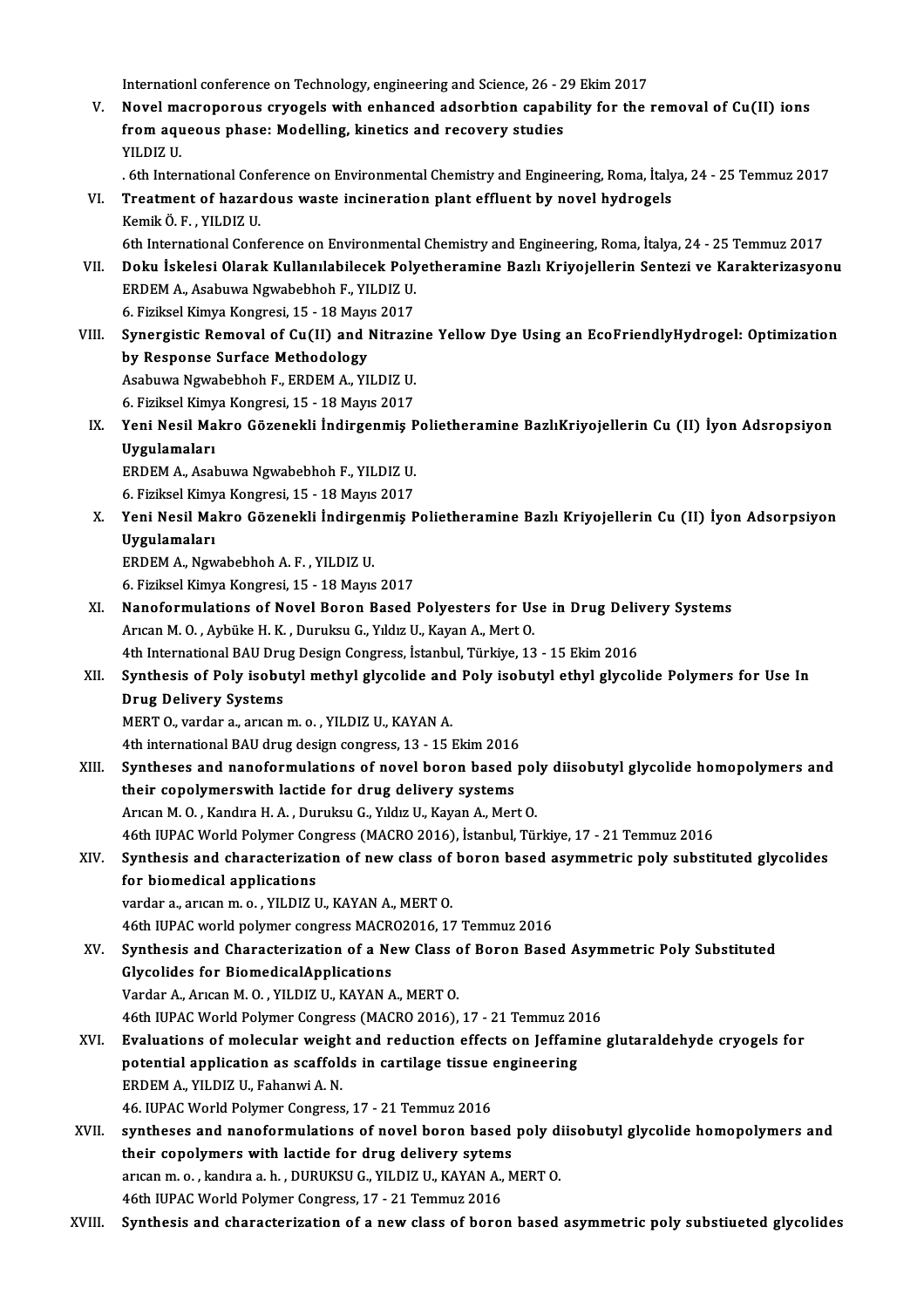|        | for biomedial applications                                                                         |
|--------|----------------------------------------------------------------------------------------------------|
|        | Vardar A., Arican M. O., YILDIZ U., KAYAN A., MERT O.                                              |
|        | 46. IUPAC World Polymer Congress, 17 - 21 Temmuz 2016                                              |
| XIX.   | Polieteramine bazlı hidrojellerin şişme davranışlarının incelenmesi Çanakkale Türkiye 2015         |
|        | ERDEM A., Asabuwa F., YILDIZ U.                                                                    |
|        | 27. Ulusal kimya kongresi, Türkiye, 23 - 28 Ağustos 2015                                           |
| XX.    | Syntheses and Characterizations of Poly Diethyl Glycolide Polymers                                 |
|        | MEHMET ONUR A., KAYAN A., YILDIZ U., MERT O.                                                       |
|        | EPF2015, European Polymer Congress, Dresden, Germany, (2015), 21 - 23 Haziran 2015                 |
| XXI.   | Synthesis and characterization of Jeffamine based hydrogels and investigation of Cu II ion binding |
|        | properties by response surface method approach                                                     |
|        | ERDEM A, YILDIZ U, Fahanwi A                                                                       |
|        | European Polymer Congress, 21 - 26 Haziran 2015                                                    |
| XXII.  | Yeni Bir Schiff Bazı Sentezi Karakterizasyonu ve Cu II İyon Bağlama Özelliklerinin İncelenmesine   |
|        | Yanıt Yüzey Metodu                                                                                 |
|        | Bilgin A., Çetintaş S., Cerrahoğlu E., Yıldız U., Bingöl D.                                        |
|        | 7. Ulusal Analitik Kimya Kongresi, Kahramanmaraş, Türkiye, 1 Mayıs - 05 Eylül 2014                 |
| XXIII. | Metilferrosenilmetoksi Birimleri İçeren Ftalosiyaninlerin Sentezi ve Karakterizasyonu              |
|        | BİLGİN A., YAĞCI Ç., Mendi A., YILDIZ U.                                                           |
|        | 24. Ulusal Kimya Kongresi, Zonguldak, Türkiye, 29 Haziran - 02 Temmuz 2010                         |
| XXIV.  | Yeni Polimerik Ftalosiyaninlerin Sentezi, Karakterizasyonu, Agregasyonu ve Termal Özelliklerinin   |
|        | <i>incelenmesi</i>                                                                                 |
|        | BİLGİN A., YAĞCI Ç., YILDIZ U., ÖZKAZANÇ E., TARCAN E.                                             |
|        | 24. Ulusal Kimya Kongresi, Zonguldak, Türkiye, 29 Haziran - 02 Temmuz 2010                         |
| XXV    | Fleksible Gruplar İçeren Polimerik Ftalosiyaninlerin Sentezi ve Özelliklerinin İncelenmesi         |
|        | BİLGİN A., YAĞCI Ç., YILDIZ U., Mendi A.                                                           |
|        | XX. Ulusal Kimya Kongresi Kayseri, Türkiye, 4 - 08 Eylül 2006                                      |
| XXVI.  | Makrosiklik Grup İçeren Polimerik Ftalosiyaninlerin Sentezi ve Karakterizasyonu                    |
|        | YAĞCI Ç., BİLGİN A., YILDIZ U., Mendi A.                                                           |
|        | XX. Ulusual Kimya Kongresi, Kayseri, Türkiye, 4 - 08 Eylül 2006                                    |
| XXVII. | Metil Metakrilat ın Allil alkol 1 2 butoksilat blok etoksilat varlığına Ce IV HNO3 ile Redoks      |
|        | Polimerizasyonu                                                                                    |
|        | YAĞCI Ç., YILDIZ U.                                                                                |
|        | XVIII. Ulusal Kimya Kongresi, Türkiye, 5 - 09 Temmuz 2004                                          |
|        |                                                                                                    |

#### Desteklenen Projeler

YILDIZ U., Yükseköğretim Kurumları Destekli Proje, PETROL TÜREVLİ MALZEMELERİ DENİZ YÜZEYİNDEN S OSCENCILEN I TIŞSISI<br>YILDIZ U., Yükseköğretim Kurumları Destekli Proje, PETROL TÜREVLİ MALZEMELERİ DENİZ YÜZEYİNDEN<br>TEMİZLEYECEK YAĞ BAZLI ORGANOJELLERİN ÇIT-ÇIT REAKSİYONUYLA SENTEZLENMESİ VE KARAKTERİZASYONU, YILDIZ U., Yü<br>TEMİZLEYEC<br>2017 - 2018<br>YU DIZ U. Yü TEMİZLEYECEK YAĞ BAZLI ORGANOJELLERİN ÇIT-ÇIT REAKSİYONUYLA SENTEZLENMESİ VE KARAKTERİZASYON<br>2017 - 2018<br>YILDIZ U., Yükseköğretim Kurumları Destekli Proje, ANTİKOROZİF POLİMERİK KAPLAMARIN PCB DEVRELERDEKİ<br>LEHİM ÜZERİNE ET

2017 - 2018<br>YILDIZ U., Yükseköğretim Kurumları Destekli Proje, ANTİKO<br>LEHİM ÜZERİNE ETKİLERİNİN İNCELENMESİ, 2017 - 2017<br>YU DIZ U. Yükseköğretim Kurumları Destekli Proje, Yoni Tü YILDIZ U., Yükseköğretim Kurumları Destekli Proje, ANTİKOROZİF POLİMERİK KAPLAMARIN PCB DEVRELERDEKİ<br>LEHİM ÜZERİNE ETKİLERİNİN İNCELENMESİ, 2017 - 2017<br>YILDIZ U., Yükseköğretim Kurumları Destekli Proje, Yeni Tür Hidrojelle

LEHİM ÜZERİNE ETKİLERİNİN İNCELENMESİ, 2017 - 2017<br>YILDIZ U., Yükseköğretim Kurumları Destekli Proje, Yeni Tür Hi<br>metal iyonlarının uzaklaştırılmasında kullanılması, 2011 - 2013<br>YU DIZ U. Yükseköğretim Kurumları Destekli B YILDIZ U., Yükseköğretim Kurumları Destekli Proje, Yeni Tür Hidrojellerin Sentezi,Karakterizasyonu ve atık sulardan ağı<br>metal iyonlarının uzaklaştırılmasında kullanılması, 2011 - 2013<br>YILDIZ U., Yükseköğretim Kurumları Des

metal iyonlarının uzaklaştırılmasında kullanılması, 2011 - 2013<br>YILDIZ U., Yükseköğretim Kurumları Destekli Proje, Güneş Enerji Sistemlerinde Kullanılmak Üzere Yeni Bir Üç Fazlı Çok<br>Seviyeli Evirici Tasarımı, 2011 - 2013 YILDIZ U., Yükseköğretim Kurumları Destekli Proje, Güneş Enerji Sistemlerinde Kullanılmak Üzere Yeni Bir<br>Seviyeli Evirici Tasarımı, 2011 - 2013<br>YILDIZ U., TÜBİTAK Projesi, Atık sulardan ağır metallerin uzaklaştırılması ve

YILDIZ U., Desteklenmiş Diğer Projeler, Preparation of nonconventional polymer dsipersions by using macromonomeric<br>azoinitiator, 2000 - 2000 YILDIZ U., TÜBİTAK Proj<br>YILDIZ U., Desteklenmiş l<br>azoinitiator, 2000 - 2000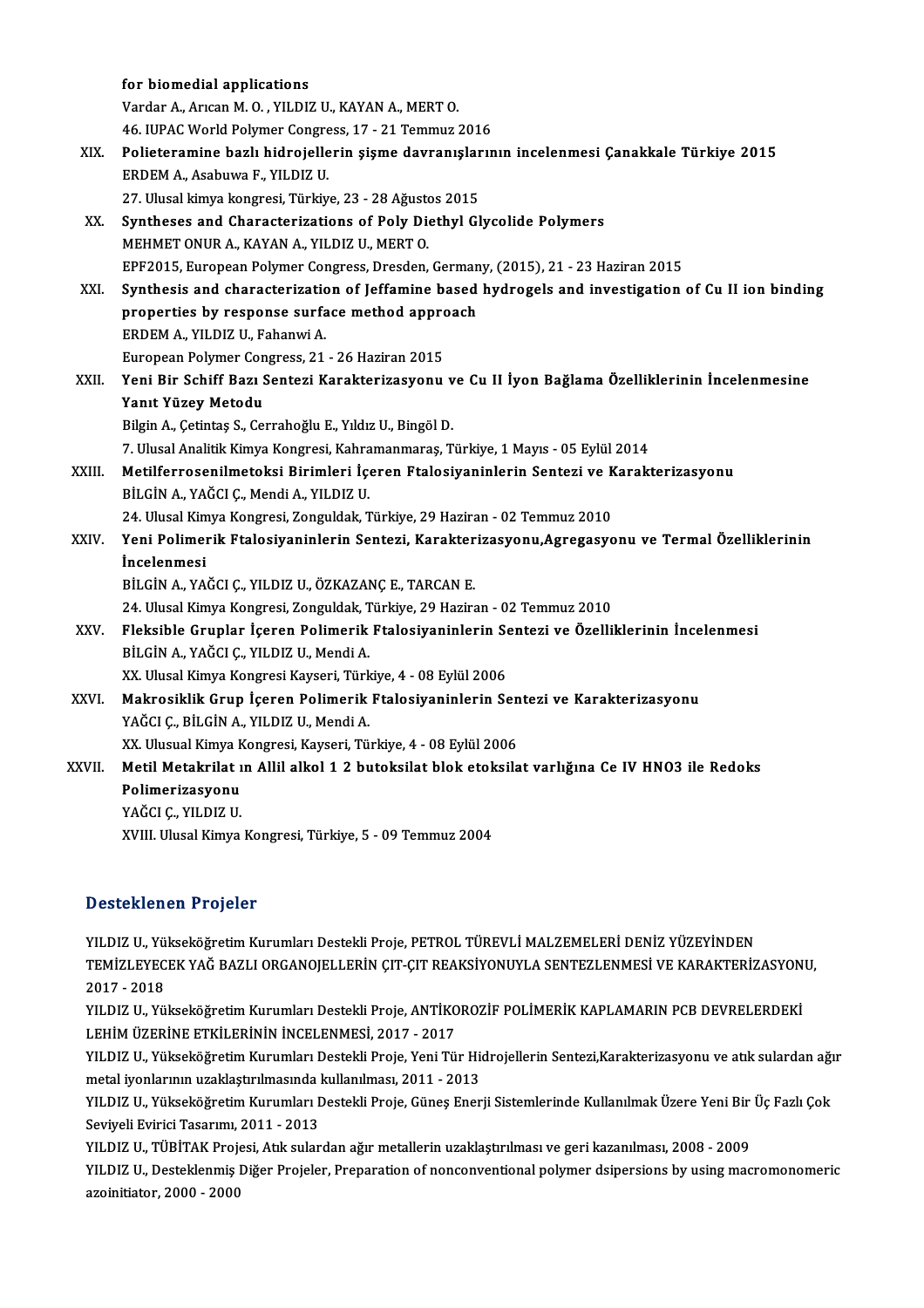#### Bilimsel Dergilerdeki Faaliyetler

Current Applied Polymer Science, Editörler Kurulu Üyesi, 2016 - Devam Ediyor

#### Bilimsel Hakemlikler

Bilimsel Hakemlikler<br>Current Applied Polymer Science, Diğer Dergiler, Haziran 2018<br>Current Applied Polymer Science, Diğer Dergiler, Mert 2018 STITHISCH TRANSITITINIST<br>Current Applied Polymer Science, Diğer Dergiler, Haziran 201<br>Current Applied Polymer Science, Diğer Dergiler, Mart 2018<br>RSC Advances, SCI Kansamındaki Dergi, Mart 2019 Current Applied Polymer Science, Diğer Dergiler, H.<br>Current Applied Polymer Science, Diğer Dergiler, M<br>RSC Advances, SCI Kapsamındaki Dergi, Mart 2018<br>Polymer SCI Kapsamındaki Dergi, Subet 2019 Current Applied Polymer Science, Diğer Dergiler, Mart 2018<br>RSC Advances, SCI Kapsamındaki Dergi, Mart 2018<br>Polymer, SCI Kapsamındaki Dergi, Şubat 2018 RSC Advances, SCI Kapsamındaki Dergi, Mart 2018<br>Polymer, SCI Kapsamındaki Dergi, Şubat 2018<br>Current Applied Polymer Science, Diğer Dergiler, Kasım 2017<br>Current Applied Polymer Science, Diğer Dergiler, Nisan 2017 Polymer, SCI Kapsamındaki Dergi, Şubat 2018<br>Current Applied Polymer Science, Diğer Dergiler, Kasım 2017<br>Current Applied Polymer Science, Diğer Dergiler, Nisan 2017<br>Current Applied Polymer Science, Diğer Dergiler, Nisan 201 Current Applied Polymer Science, Diğer Dergiler, Kasım 2017<br>Current Applied Polymer Science, Diğer Dergiler, Nisan 2017<br>Current Applied Polymer Science, Diğer Dergiler, Nisan 2017<br>Chamical Engineering Besearch and Design, Current Applied Polymer Science, Diğer Dergiler, Nisan 2017<br>Current Applied Polymer Science, Diğer Dergiler, Nisan 2017<br>Chemical Engineering Research and Design, SCI Kapsamındaki Dergi, Nisan 2017<br>European Bolymer Journal, Current Applied Polymer Science, Diğer Dergiler, Nisan 2017<br>Chemical Engineering Research and Design, SCI Kapsamındaki D<br>European Polymer Journal, SCI Kapsamındaki Dergi, Mart 2017<br>European Polymer Journal, SCI Kapsamındak Chemical Engineering Research and Design, SCI Kapsamındaki De<br>European Polymer Journal, SCI Kapsamındaki Dergi, Mart 2017<br>European Polymer Journal, SCI Kapsamındaki Dergi, Şubat 2017<br>Journal of Applied Polymer Science, SCI European Polymer Journal, SCI Kapsamındaki Dergi, Mart 2017<br>European Polymer Journal, SCI Kapsamındaki Dergi, Şubat 2017<br>Journal of Applied Polymer Science, SCI Kapsamındaki Dergi, Şubat 2017<br>PSC Advances, SCI Kapsamındaki European Polymer Journal, SCI Kapsamındaki Dergi, Şubat 2017<br>Journal of Applied Polymer Science, SCI Kapsamındaki Dergi, Şul<br>RSC Advances, SCI Kapsamındaki Dergi, Şubat 2017<br>Polymer, SCI Kapsamındaki Dergi, Haziran 2016 Journal of Applied Polymer Science, SCI Kapsamı<br>RSC Advances, SCI Kapsamındaki Dergi, Şubat 20<br>Polymer, SCI Kapsamındaki Dergi, Haziran 2016<br>European Bolymer Journal, SCI Kapsamındaki De RSC Advances, SCI Kapsamındaki Dergi, Şubat 2017<br>Polymer, SCI Kapsamındaki Dergi, Haziran 2016<br>European Polymer Journal, SCI Kapsamındaki Dergi, Nisan 2016<br>Current Annlied Polymer Science, Dižer Dergiler, Nisan 2016 Polymer, SCI Kapsamındaki Dergi, Haziran 2016<br>European Polymer Journal, SCI Kapsamındaki Dergi, Nisan 20<br>Current Applied Polymer Science, Diğer Dergiler, Nisan 2016<br>Chamisal Engineering Besearsh and Design, SCI Kapsamındak Current Applied Polymer Science, Diğer Dergiler, Nisan 2016<br>Chemical Engineering Research and Design, SCI Kapsamındaki Dergi, Nisan 2016 Current Applied Polymer Science, Diğer Dergiler, Nisan 2016<br>Chemical Engineering Research and Design, SCI Kapsamındak<br>Current Applied Polymer Science, Diğer Dergiler, Nisan 2016<br>RSC Advances, SCI Kapsamındaki Dergi, Mart 2 Chemical Engineering Research and Design, SCI Kap<br>Current Applied Polymer Science, Diğer Dergiler, Ni<br>RSC Advances, SCI Kapsamındaki Dergi, Mart 2016<br>Chamical Engineering Research and Design, SCI Kap RSC Advances, SCI Kapsamındaki Dergi, Mart 2016<br>Chemical Engineering Research and Design, SCI Kapsamındaki Dergi, Mart 2016 RSC Advances, SCI Kapsamındaki Dergi, Mart 2016<br>Chemical Engineering Research and Design, SCI Kapsamındaki Dergi, Mart<br>Journal of Applied Polymer Science, SCI Kapsamındaki Dergi, Şubat 2016<br>Current Applied Polymer Science, Current Applied Polymer Science, Diğer İndekslerce Taranan Dergi, Şubat 2016<br>Polymer, SSCI Kapsamındaki Dergi, Ağustos 2015 Journal of Applied Polymer Science, SCI Kapsamınd<br>Current Applied Polymer Science, Diğer İndeksler<br>Polymer, SSCI Kapsamındaki Dergi, Ağustos 2015<br>Polymer, SCI Kapsamındaki Dergi, Mayıs 2015 Current Applied Polymer Science, Diğer İndeks<br>Polymer, SSCI Kapsamındaki Dergi, Ağustos 20<br>Polymer, SCI Kapsamındaki Dergi, Mayıs 2015<br>Polymer International, SCI Kapsamındaki Dergi Polymer International, SCI Kapsamındaki Dergi, Nisan 2015<br>Polymer, SCI Kapsamındaki Dergi, Mart 2015 Polymer, SCI Kapsamındaki Dergi, Mayıs 2015<br>Polymer International, SCI Kapsamındaki Derg<br>Polymer, SCI Kapsamındaki Dergi, Mart 2015<br>Journal of Hazardous Materials, SCI Kapsamın Journal of Hazardous Materials, SCI Kapsamındaki Dergi, Mart 2015 Polymer, SCI Kapsamındaki Dergi, Mart 2015<br>Journal of Hazardous Materials, SCI Kapsamındaki Dergi, Mart 2015<br>Macromolecular Chemistry and Physics, SCI Kapsamındaki Dergi, Temmuz 2014<br>Journal of Applied Polymor Science, SCI Journal of Hazardous Materials, SCI Kapsamındaki Dergi, Mart 2015<br>Macromolecular Chemistry and Physics, SCI Kapsamındaki Dergi, Temmuz 2<br>Journal of Applied Polymer Science, SCI Kapsamındaki Dergi, Haziran 2013<br>Magramalagul Macromolecular Chemistry and Physics, SCI Kapsamındaki Dergi, Temmuz 20<br>Journal of Applied Polymer Science, SCI Kapsamındaki Dergi, Haziran 2013<br>Macromolecular Chemistry and Physics, SCI Kapsamındaki Dergi, Mart 2013<br>Polym Journal of Applied Polymer Science, SCI Kapsamındaki De<br>Macromolecular Chemistry and Physics, SCI Kapsamındal<br>Polymer Bulletin, SCI Kapsamındaki Dergi, Haziran 2012<br>Polymer Journal, SCI Kapsamındaki Dergi, Mart 2012 Macromolecular Chemistry and Physics, SCI Kapsamın<br>Polymer Bulletin, SCI Kapsamındaki Dergi, Haziran 201<br>Polymer Journal, SCI Kapsamındaki Dergi, Mart 2012<br>Polymer, SCI Kapsamındaki Dergi, Qsak 2012 Polymer Bulletin, SCI Kapsamındaki Dergi, Haziran 2012<br>Polymer Journal, SCI Kapsamındaki Dergi, Mart 2012<br>Polymer, SCI Kapsamındaki Dergi, Ocak 2012 Polymer Journal, SCI Kapsamındaki Dergi, Mart 2012<br>Polymer, SCI Kapsamındaki Dergi, Ocak 2012<br>Journal of Hazardous Materials, SCI Kapsamındaki Dergi, Nisan 2011<br>Journal of Hazardous Materials, SCI Kapsamındaki Dergi, Nisan Polymer, SCI Kapsamındaki Dergi, Ocak 2012<br>Journal of Hazardous Materials, SCI Kapsamındaki Dergi, Nisan 2011<br>Journal of Hazardous Materials, SCI Kapsamındaki Dergi, Nisan 2011<br>Magnamalagular Chamistuv and Physics, SCI Kap Journal of Hazardous Materials, SCI Kapsamındaki Dergi, Nisan 2011<br>Journal of Hazardous Materials, SCI Kapsamındaki Dergi, Nisan 2011<br>Macromolecular Chemistry and Physics, SCI Kapsamındaki Dergi, Nisan 2010<br>Polymar SCI Kap Journal of Hazardous Materials, SCI Kapsamınd<br>Macromolecular Chemistry and Physics, SCI Ka<br>Polymer, SCI Kapsamındaki Dergi, Şubat 2010<br>Polymer, SCI Kapsamındaki Dergi, Hagiron 200 Macromolecular Chemistry and Physics, SCI Kaps<br>Polymer, SCI Kapsamındaki Dergi, Şubat 2010<br>Polymer, SCI Kapsamındaki Dergi, Haziran 2009<br>Journal of Applied Polymer Science, SCI Kapsamı Polymer, SCI Kapsamındaki Dergi, Şubat 2010<br>Polymer, SCI Kapsamındaki Dergi, Haziran 2009<br>Journal of Applied Polymer Science, SCI Kapsamındaki Dergi, Nisan 2009<br>Polymer, SCI Kapsamındaki Dergi, Nisan 2009 Polymer, SCI Kapsamındaki Dergi, Haziran 2009<br>Journal of Applied Polymer Science, SCI Kapsam<br>Polymer, SCI Kapsamındaki Dergi, Nisan 2009<br>Polymer, SCI Kapsamındaki Dergi, Mart 2009 Journal of Applied Polymer Science, SCI Kapsa<br>Polymer, SCI Kapsamındaki Dergi, Nisan 2009<br>Polymer, SCI Kapsamındaki Dergi, Mart 2009<br>Polymer, SCI Kapsamındaki Dergi, Mart 2009 Polymer, SCI Kapsamındaki Dergi, Nisan 2009<br>Polymer, SCI Kapsamındaki Dergi, Mart 2009<br>Polymer, SCI Kapsamındaki Dergi, Mart 2009<br>Polymer, SCI Kapsamındaki Dergi, Subat 2009 Polymer, SCI Kapsamındaki Dergi, Mart 2009<br>Polymer, SCI Kapsamındaki Dergi, Mart 2009<br>Polymer, SCI Kapsamındaki Dergi, Şubat 2009<br>Polymer, SCI Kapsamındaki Dergi, Qeak 2009 Polymer, SCI Kapsamındaki Dergi, Mart 2009<br>Polymer, SCI Kapsamındaki Dergi, Şubat 2009<br>Polymer, SCI Kapsamındaki Dergi, Ocak 2009<br>Journal of Magromologular Scionce Part A. Bu Polymer, SCI Kapsamındaki Dergi, Şubat 2009<br>Polymer, SCI Kapsamındaki Dergi, Ocak 2009<br>Journal of Macromolecular Science Part A: Pure and Applied Chemistry, SCI Kapsamındaki Dergi, Temmuz 2008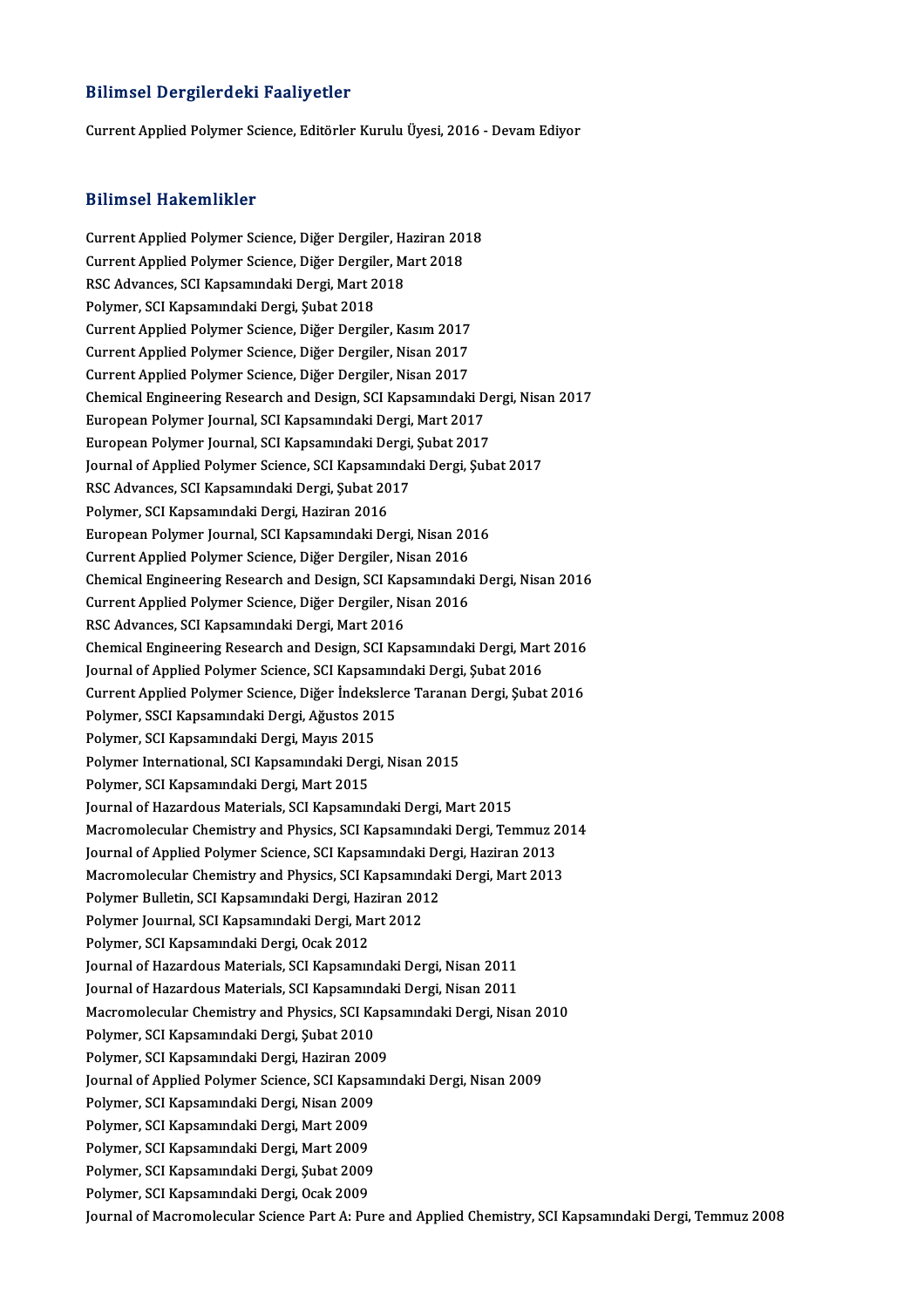Macromelecular Chemistry and Physics, SCI Kapsamındaki Dergi, Mayıs 2008<br>Pekimar International, SCI Kapsamındaki Dergi, Nisan 2008 Macromelecular Chemistry and Physics, SCI Kapsamındaki D<br>Polymer International, SCI Kapsamındaki Dergi, Nisan 2008<br>Polymer International, SCI Kapsamındaki Dergi, Nisan 2008 Macromelecular Chemistry and Physics, SCI Kapsamındaki D<br>Polymer International, SCI Kapsamındaki Dergi, Nisan 2008<br>Polymer International, SCI Kapsamındaki Dergi, Nisan 2008<br>Polymer Bulletin, SCI Kapsamındaki Dergi, Ment 20 Polymer International, SCI Kapsamındaki Dergi, Nisan 2008<br>Polymer International, SCI Kapsamındaki Dergi, Nisan 2008<br>Polymer Bulletin, SCI Kapsamındaki Dergi, Mart 2008<br>Polymer Bulletin, SCI Kapsamındaki Dergi, Mart 2008 Polymer Bulletin, SCI Kapsamındaki Dergi, Mart 2008 Journal of Macromolecular Science Part A: Pure and Applied Chemistry, SCI Kapsamındaki Dergi, Nisan 2007 Polymer Bulletin, SCI Kapsamındaki Dergi, Mart 2008<br>Journal of Macromolecular Science Part A: Pure and Applied Chemistry, SCI Kapsamındaki Dergi, Nisan 2007<br>Journal of Macromolecular Science Part A: Pure and Applied Chemis Journal of Macromolecular Science Part A: Pur<br>Journal of Macromolecular Science Part A: Pur<br>Polymer, SCI Kapsamındaki Dergi, Şubat 2007<br>Polymer, SCI Kapsamındaki Dergi, Subat 2007 Journal of Macromolecular Science Part A: Pur<br>Polymer, SCI Kapsamındaki Dergi, Şubat 2007<br>Polymer, SCI Kapsamındaki Dergi, Şubat 2007<br>Povlmer International, SCI Kapsamındaki Dergi Polymer, SCI Kapsamındaki Dergi, Şubat 2007<br>Polymer, SCI Kapsamındaki Dergi, Şubat 2007<br>Poylmer International, SCI Kapsamındaki Dergi, Şubat 2007<br>Polymer, SCI Kapsamındaki Dergi, Osok 2007 Polymer, SCI Kapsamındaki Dergi, Şubat 2007<br>Poylmer International, SCI Kapsamındaki Derg<br>Polymer, SCI Kapsamındaki Dergi, Ocak 2007<br>Polymer, SCI Kapsamındaki Dergi, Temmuz 20 Poylmer International, SCI Kapsamındaki Dergi, Şı<br>Polymer, SCI Kapsamındaki Dergi, Ocak 2007<br>Polymer, SCI Kapsamındaki Dergi, Temmuz 2006<br>European Polymer Journal, SCI Kansamındaki Det Polymer, SCI Kapsamındaki Dergi, Ocak 2007<br>Polymer, SCI Kapsamındaki Dergi, Temmuz 2006<br>European Polymer Journal, SCI Kapsamındaki Dergi, Temmuz 2006 Polymer, SCI Kapsamındaki Dergi, Temmuz 2006<br>European Polymer Journal, SCI Kapsamındaki I<br>Polymer, SCI Kapsamındaki Dergi, Mayıs 2006<br>Polymer, SCI Kapsamındaki Dergi, Subet 2006 European Polymer Journal, SCI Kapsamındaki l<br>Polymer, SCI Kapsamındaki Dergi, Mayıs 2006<br>Polymer, SCI Kapsamındaki Dergi, Şubat 2006<br>Polymer, SCI Kapsamındaki Dergi, Şubat 2006 Polymer, SCI Kapsamındaki Dergi, Mayıs 2006<br>Polymer, SCI Kapsamındaki Dergi, Şubat 2006<br>Polymer, SCI Kapsamındaki Dergi, Haziran 2005<br>Polymer, SCI Kapsamındaki Dergi, Nisan 2005 Polymer, SCI Kapsamındaki Dergi, Şubat 2006<br>Polymer, SCI Kapsamındaki Dergi, Haziran 200<br>Polymer, SCI Kapsamındaki Dergi, Nisan 2005<br>Polymer, SCI Kapsamındaki Dergi, Mart 2005 Polymer, SCI Kapsamındaki Dergi, Haziran 20<br>Polymer, SCI Kapsamındaki Dergi, Nisan 2005<br>Polymer, SCI Kapsamındaki Dergi, Mart 2005<br>Polymer Pulletin, SCI Kansamındaki Dergi, Sub Polymer, SCI Kapsamındaki Dergi, Nisan 2005<br>Polymer, SCI Kapsamındaki Dergi, Mart 2005<br>Polymer Bulletin, SCI Kapsamındaki Dergi, Şubat 2005<br>Polymer, SCI Kapsamındaki Dergi, Nisan 2004 Polymer, SCI Kapsamındaki Dergi, Mart 2005<br>Polymer Bulletin, SCI Kapsamındaki Dergi, Şuba<br>Polymer, SCI Kapsamındaki Dergi, Nisan 2004<br>European Bolymer Journal, SCI Kapsamındaki l Polymer Bulletin, SCI Kapsamındaki Dergi, Şubat 2005<br>Polymer, SCI Kapsamındaki Dergi, Nisan 2004<br>European Polymer Journal, SCI Kapsamındaki Dergi, Şubat 2004<br>Polymer, SCI Kapsamındaki Dergi, Hagiran 2003 Polymer, SCI Kapsamındaki Dergi, Nisan 2004<br>European Polymer Journal, SCI Kapsamındaki De<br>Polymer, SCI Kapsamındaki Dergi, Haziran 2003<br>Magramalagular Chamistry and Physics, SCI Kaps European Polymer Journal, SCI Kapsamındaki Dergi, Şubat 2004<br>Polymer, SCI Kapsamındaki Dergi, Haziran 2003<br>Macromolecular Chemistry and Physics, SCI Kapsamındaki Dergi, Nisan 2003<br>Polymer, SCI Kapsamındaki Dergi, Nisan 200 Polymer, SCI Kapsamındaki Dergi, Haziran 200<br>Macromolecular Chemistry and Physics, SCI Ka<br>Polymer, SCI Kapsamındaki Dergi, Nisan 2002<br>Polymer, SCI Kapsamındaki Dergi, Subet 2002 Macromolecular Chemistry and Physics, SCI Ka<br>Polymer, SCI Kapsamındaki Dergi, Nisan 2002<br>Polymer, SCI Kapsamındaki Dergi, Şubat 2002<br>European Polymer Journal, SCI Kapsamındaki l Polymer, SCI Kapsamındaki Dergi, Nisan 2002<br>Polymer, SCI Kapsamındaki Dergi, Şubat 2002<br>European Polymer Journal, SCI Kapsamındaki Dergi, Şubat 2002<br>Polymer, SCI Kapsamındaki Dergi, Osak 2002 Polymer, SCI Kapsamındaki Dergi, Şubat 2002<br>European Polymer Journal, SCI Kapsamındaki<br>Polymer, SCI Kapsamındaki Dergi, Ocak 2002

# Polymer, SCI Kapsamındaki Dergi, Ocak 2002<br>Kongre ve Sempozyum Katılımı Faaliyetleri

Kongre ve Sempozyum Katılımı Faaliyetleri<br>Effect of Mechanical Activation on Acid Leaching for Nickel Recovery from Lateritic Ore: Optimization of Process<br>Condition Katluma: Antalya Türkiye 2017 Effect of Mechanical Activation on Acid Lead<br>Condition, Katılımcı, Antalya, Türkiye, 2017<br>Naval magnananava awıcasla yütb anhanasa Condition, Katılımcı, Antalya, Türkiye, 2017<br>Novel macroporous cryogels with enhanced adsorbtion capability for the removal of Cu(II) ions from aqueous phase:

Modelling, kinetics and recovery studies, Katılımcı, Rome, İtalya, 2017 Novel macroporous cryogels with enhanced adsorbtion capability for the removal of Cu(II) ions from aque<br>Modelling, kinetics and recovery studies, Katılımcı, Rome, İtalya, 2017<br>Treatment of hazardous waste incineration plan

Synthesis and characterization of Diels-Alder mediated poly(ethylene glycol) based hydrogels, Katılımcı, Ghent, Belçika,<br>2017 Treatr<br>Synth<br>2017<br>Evalue Synthesis and characterization of Diels-Alder mediated poly(ethylene glycol) based hydrogels, Katılımcı, Ghent, Belçika,<br>2017<br>Evaluations of molecular weight and reduction effects on Jeffamine-glutaraldehyde cryogels for p

2017<br>Evaluations of molecular weight and reduction effects on Jeffamine-glutar<br>scaffolds in cartilage tissue engineering, Katılımcı, İstanbul, Türkiye, 2016<br>Synthesis and characterization of a new class of haran based asym Evaluations of molecular weight and reduction effects on Jeffamine-glutaraldehyde cryogels for potential application<br>scaffolds in cartilage tissue engineering, Katılımcı, İstanbul, Türkiye, 2016<br>Synthesis and characterizat

scaffolds in cartilage tissue engineering, Katılımcı, İstanbul, Türkiye, 2016<br>Synthesis and characterization of a new class of boron based asymmetric poly(substiueted glycolides) for biomedial<br>applications, Katılımcı, Türk Synthesis and characterization of a new class of boron based asymmetric poly(substiueted glycolides) for biomedial<br>applications, Katılımcı, Türkiye, 2016<br>Syntheses and nanoformulations of novel boron based poly(diisobutyl

applications, Katılımcı, Türkiye, 2016<br>Syntheses and nanoformulations of novel boron based poly(di<br>with lactide for drug delivery systems, Katılımcı, Türkiye, 2016<br>Characterization of systemd nH and therme responsive hydro Syntheses and nanoformulations of novel boron based poly(diisobutyl glycolide) homopolymers and their copo<br>with lactide for drug delivery systems, Katılımcı, Türkiye, 2016<br>Characterization of grafted pH and thermo responsi

with lactide for drug delivery systems, Katılımcı, Türkiye, 2016<br>Characterization of grafted pH and thermo responsive hydrogels synthesized by ring opening polymerization of<br>polyethyleneoxide bis(glycidyl ether) with monoa Characterization of grafted pH and thermo responsive hydrogels synthesized by ring opening polymerization of<br>polyethyleneoxide bis(glycidyl ether) with monoamino and diamino Jeffamine series, Katılımcı, Stockholm, İsveç, 2 polyethyleneoxide bis(glycidyl et<br>Synthesis of poly(isobutyl- methy<br>systems, Katılımcı, Türkiye, 2016<br>Nanaformulations of noval boron Synthesis of poly(isobutyl- methyl glycolide) and poly(isobutyl-ethyl glycolide) polymers for use in drug delivery<br>systems, Katılımcı, Türkiye, 2016<br>Nanoformulations of novel boron based polyesters for use in drug delivery

Nanoformulations of novel boron based polyesters for use in drug delivery systems, Katılımcı, Türkiye, 2016 Synthesis and characterization of Jeffamine based hydrogels and investigation of Cu (II) ion binding properties by